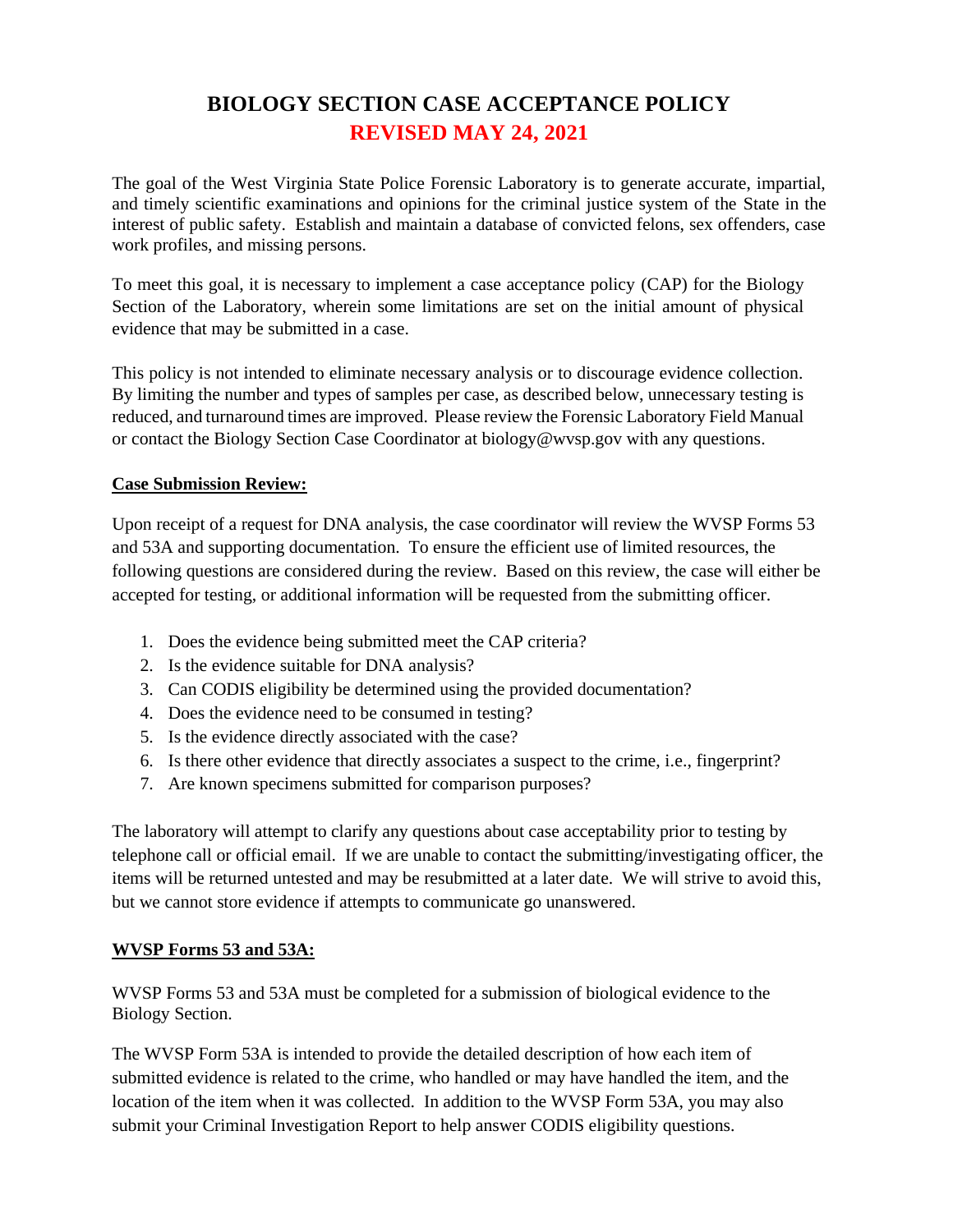- Each item of evidence should be listed individually on the Form 53 and should correspond to the line items on the Form 53A.
- An item is defined as one article of evidence.
	- Six swabs collected from six different areas on a firearm will equal six individual items of evidence.
	- One bag of clothing containing panties, shirt, bra, and pants will equal four individual items of evidence.
- Only one item should be included in each package. If multiple items are included in one package, they must be itemized on the WVSP Form 53.

#### **Sexual Assault Evidence Collection Kits (SAECKs):**

Sexual Assault Evidence Collection Kits (SAECKs) from sexual assaults reported to West Virginia law enforcement must be sent to the WVSP Forensic Laboratory by the collecting facility per HB 4476, effective May 18, 2020. While no law enforcement officer may take possession of the SAECK itself from the collecting facility (hospital), **a copy of the hospital documentation should be obtained from the collecting facility by the investigating officer.** Any person who willfully neglects or refuses to do or perform any duty imposed by this article (HB 4476) is guilty of a misdemeanor and, upon conviction, shall be fined not less than \$50 nor more than \$200, or be confined in jail for a period of not more than 60 days, or both fined and confined.

WVSP Forms 53 and 53A are still required for each SAECK and should be submitted to the lab within 30 days of the kit collection.

When a SAECK is received at the WVSP Forensic Laboratory, the Law Enforcement Agency/Officer listed in the hospital documentation will be recorded at the WVSPFL as the Investigating Agency/Officer. If there is no agency/officer listed in the hospital documentation, then the most appropriate WVSP Detachment (closest to the location of the assault, if known) will be assigned as the Investigating Agency. If the crime location is not known, the WVSP Detachment closest to the collecting facility will be assigned as the investigating agency. The investigating officer selected will be "Sheriff", "Chief", "Detachment Commander", etc. for all SAECK submissions without a Case Submission Form.

# **Known Specimens:**

Prior to DNA analysis being performed, all required known reference specimens (saliva or blood) should be submitted for comparison purposes. Comparisons can not be made without reference material and databased profiles (CODIS) cannot be used in place of reference samples.

- Known reference samples from involved individuals are not included in the number of samples accepted per type of crime as detailed below.
- To expedite the testing process, known reference samples from all involved individuals should be submitted at the same time as your questioned item. This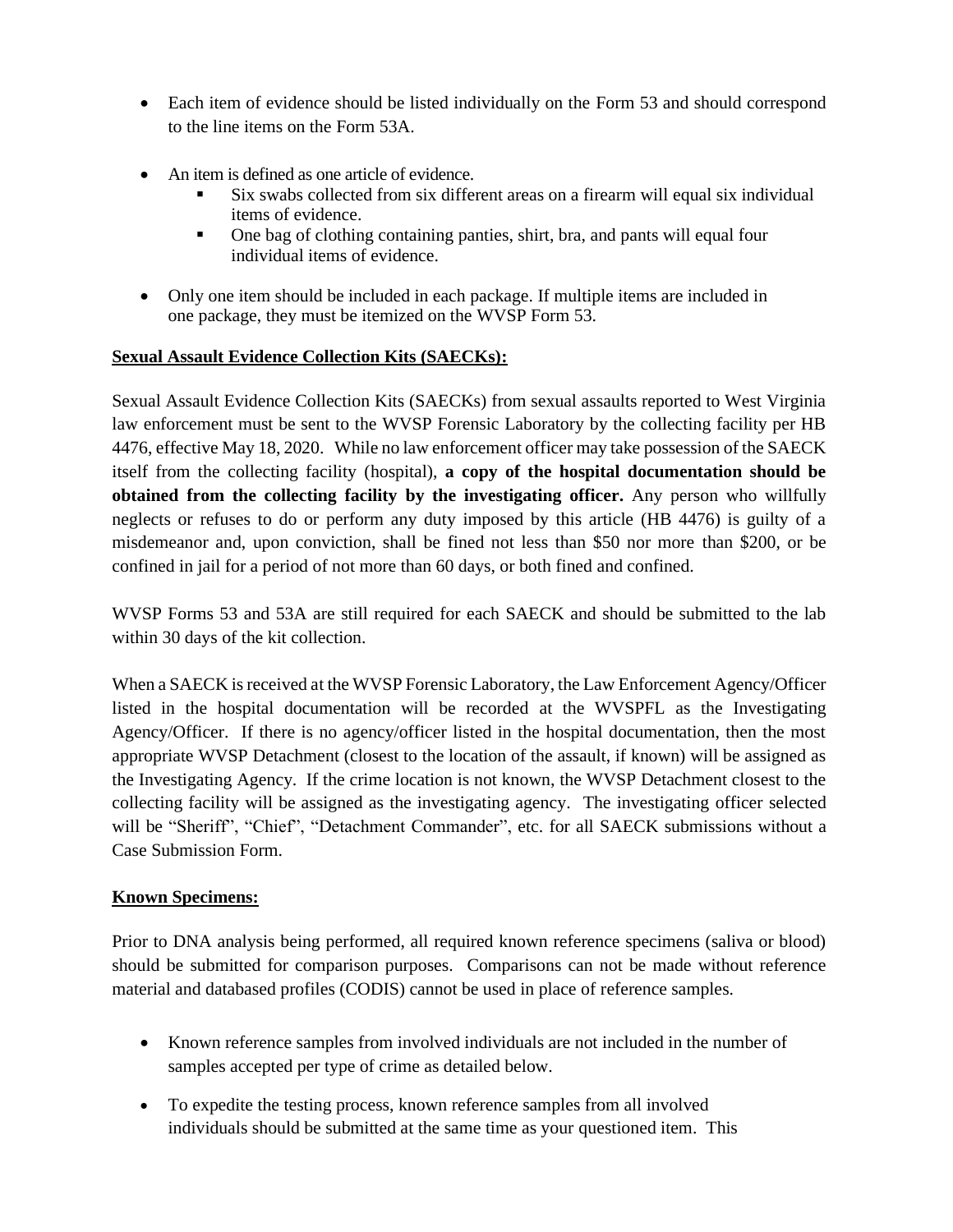includes references from individuals whose DNA may be present unrelated to the crime, such as property owners, etc.

- Known reference samples must be packaged separately from the evidentiary material.
- The packaging of known reference samples must be labeled with the full name of the individual from whom the sample was collected.
- The Office of the Chief Medical Examiner will not submit known reference samples directly to the laboratory.
- A known blood or saliva specimen from the victim is required to determine if the victim's DNA is present on your evidence.
- A known blood or saliva specimen from the suspect is required to determine if the suspect's DNA is present on your evidence. If a CODIS hit is generated, a known specimen from the subject is then required to confirm the CODIS hit. If a suspect has not been generated, or if a known sample from the suspect cannot be obtained, the questioned items may be tested without known specimens provided the questioned samples are CODIS eligible.
- A known blood or saliva specimen from consensual sexual partners (intercourse within 120 hours prior to a sexual assault) is needed for elimination purposes and should be submitted. If unable to obtain, submit documentation regarding the attempt to do so.

### **Items that will not be accepted for DNA testing:**

The following types of evidence will not be DNA tested at the WVSPFL:

- Non-Human DNA i.e., Plant or animal DNA
- Bones
- Feces
- Fired cartridge cases.
- Wearer's/User's DNA on items (including firearms) collected from a subject, their residence, or their immediate area of control (vehicle, backpack, etc.)
- Urine
- Paternity samples

# **Sexual Assaults with a Sexual Assault Evidence Collection Kits (SAECK):**

- The first submission in a sexual assault case will be limited to the SAECK (Items sent to the laboratory by the collecting facility) and one condom (if applicable).
- Some items contained in the kit may not be examined if the most intimate samples (i.e., vaginal swab, anal swab, body swab) contain probative information.
- If the sexual assault kit contains probative information, no additional items will be accepted unless special circumstances exist.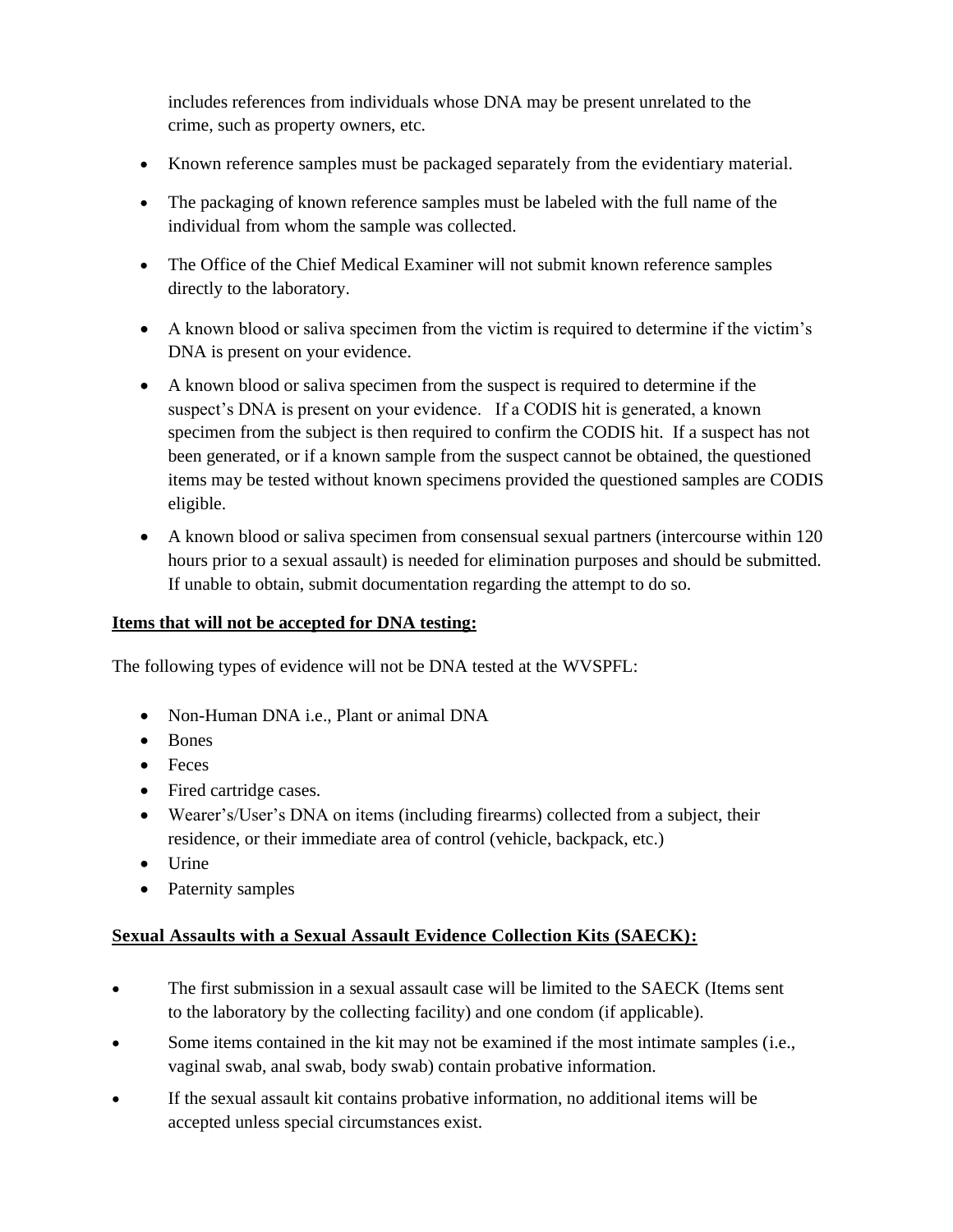- After the initial testing and reporting, if no probative samples are identified from the kit, underwear, or condom, additional items may be submitted. Please contact the laboratory to discuss additional testing (biology@wvsp.gov). Selection of additional items for testing should be directly supported by the investigator's case notes and victim statement, which should be included with the WVSP Form 53 and the WVSP Form 53A.
- Suspect's bedding and/or large items (i.e., mattress) will not be accepted unless special circumstances exist and the laboratory, investigating officer and/or prosecuting attorney discusses the submission of this additional evidence prior to submission.
- Known blood (EDTA tube) or saliva specimens from consensual sexual partners (intercourse within 120 hours prior to a sexual assault) are needed for elimination purposes and should be submitted. If unable to obtain, submit documentation regarding the attempt to do so.

#### **Sexual Assaults without a Sexual Assault Evidence Collection Kit:**

- The first submission will be limited to five (5) evidentiary items.
- The selection of items should be directly supported by the investigator's case notes and victim statement, which should be included with the WVSP Form 53 and the WVSP Form 53A.
- If probative information is developed from the first submission, no other items will be tested.
- After the initial testing and reporting, if no probative samples are identified from the kit, underwear, or condom, additional items may be submitted. Please contact the laboratory to discuss additional testing (biology@wvsp.gov). Selection of additional items for testing should be directly supported by the investigator's case notes and victim statement, which should be included with the WVSP Form 53 and the WVSP Form 53A.
- Suspect's bedding/clothing and/or large items (i.e., mattress) will not be accepted unless special circumstances exist and the laboratory, investigating officer and/or prosecuting attorney discusses the submission of this additional evidence.

#### **Homicide/Death Investigations:**

- If cases involve one suspect and one victim, the first submission is limited to five  $(5)$ evidentiary items.
- If more than one crime scene, suspect, or victim is involved, the laboratory will accept up to eight (8) items in the first submission.
- If probative information is obtained from the first submission, additional items will not be accepted unless special circumstances exist and the laboratory, investigating officer and/or prosecuting attorney discuss the submission of this additional evidence.
- If no probative information is obtained from the first submission, additional items may be submitted. Please contact the laboratory to discuss additional testing (biology@wvsp.gov).